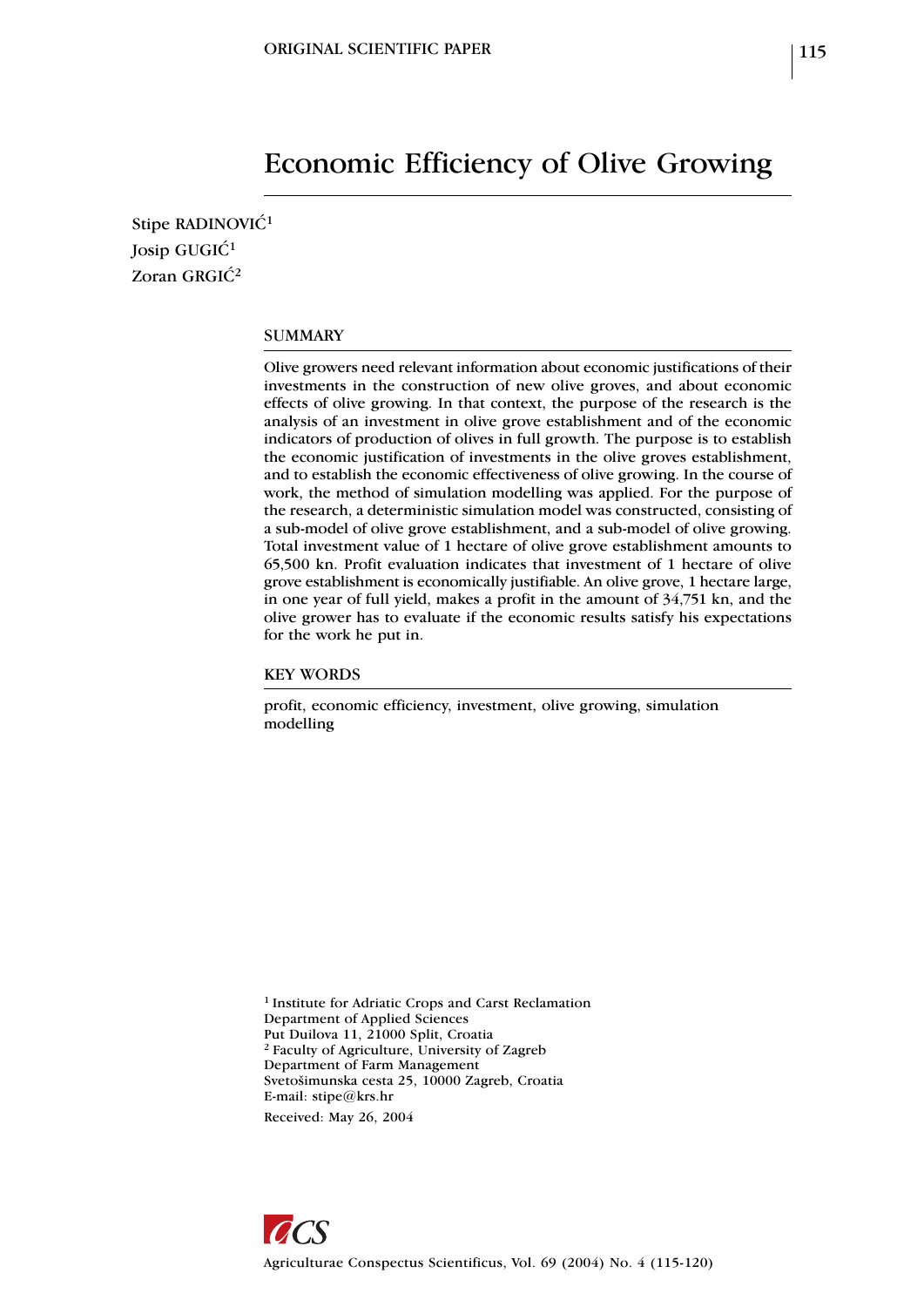#### INTRODUCTION

Olive growing represents a considerable potential in agricultural production of Mediterranean area in Croatia. In Mediterranean agriecological region, olive is the most spread fruit crop.

Due to the Croatian Central Bureau of Statistics' (CBS) data, total olive-grove area in 2001 was 15638 ha, taking share of 6.8% of the total arable area and 56% of area under orchards in Croatian Mediterranean area. Family farms own 98.3% of olive-groves, and only 1.7% is owned by legal business entities, which responds to the ownership structure in leading olivegrowing countries. Croatia has about 42,000 family farms dealing with olive growing; out of that number, about 36,000 are in Dalmatia.

Total number of olive trees in 2001 was 3,413,000, while the number of fruitful trees was 2,993,000 (CBS, 2002). However, out of total number of olive trees, only 30% are in favourable biological and productive condition (Kovačević and Perica, 1994). Total olive production in the period 1997-2001 ranged from 10,405 to 35,200 t, and yield per tree from 3.4 to 11.6 kg. Production of olive oil in the same period ranged from 1,572 to 5,285 t (CBS, 2002). Total production for 2002 production year was assessed on 35,000 t, and oil production on 5,250 t. Great fluctuations of production in different years indicate on prevailing extensive way of production. Regarding this, it is important to stress that in Croatia only 2% of olive groves are irrigated, which is also one of the reasons of fluctuated, unstable and low yields.

Due to data of the Department of seed and seedling growing of the Republic of Croatia, in 2001 was produced 189,076 olive seedlings, which is considerable increase comparing to the previous year when 59,590 seedlings was produced. In Croatia there are 10 olive nursery gardens and 16 registered firms producing olive trees seedlings.

Recently, considerable capacities were built for processing olives into oil, and some old plants were replaced. Currently, there is 112 oil plants in Croatia, of which 74 are privately owned, and 38 are in co-operative ownership (Co-operative Alliance of Dalmatia, 2002). Within most of the oil plants installed are modern lines for continuous way of processing by cold procedure of centrifugal extraction. Daily capacities of the separate plants are 2-40 t. Current processing capacities of 860-900 t of olives per day satisfy Croatian needs, which means that for processing of the total olive production are needed 20 to 40 days.

Olive oil market in Croatia is unorganized, with high share of grey market. Olive oil consumption shows growing trend recently, which is the result of popularization and improved quality of that oil. Olive oil consumption per capita in Croatia is about

1 kg, with great differences in consumption between continental and Mediterranean part of the country. Total annual consumption is about 4,400 t.

Production-consumption balance sheets for olive oil are mostly negative, that is, due to the International Council for olive oil classification, Croatia is in B group of countries that consume more of the olive oil than produce.

Recently, there is a growing interest for building new olive groves, renewal of old ones and those damaged in fire, applying contemporary agritechnical and elaiotechnical procedures in production, building modern olive oil plants and improving the olive oil quality.

However, olive growers need relevant information on economic justifiability of investments into construction of the olive groves, as well as on economic results of olive production. Regarding this, the purpose of the research is to analyse the investment into olive grove construction and of economic indicators of production of olives in full fertility, with the aim of determination the economic justifiability of investing into olive grove construction and economic efficiency of the full fertility olive growing.

#### MATERIAL AND METHODS

The applied method in the work was the method of simulation modelling. For the purpose of the research, a deterministic simulation model was constructed, consisting of a sub-model of olive grove establishment, and a sub-model of olive growing. Sub-models have been constructed on the basis of determined assumptions taking into consideration biological cycle of olives and technological requirements (Kovačević and Perica, 1994).

The model is constructed on the following assumptions: olive grove area 1 ha; number of olive trees 304; production orientation: 100% production of olives for processing into oil; growing type: intensive growing; varieties: Oblica 60%, Leccino 30%, Levantinka 10%. Family farm has business as physical person and has one farmer, full-time employed. The family farm owns its own small mechanization (motor cultivator 5 kW and motor portable sprayer); machine work costs are calculated as a mechanization service; costs didn't include labour costs. Investments sources: loan 45,500 (credit terms: grace period of 3 years, 7 years for the return, 5% annual interest rate<sup>(1)</sup>); subsidy for olive grove construction 20,000 Kn<sup>(2)</sup>; economic lifetime of the investment 10 years.

Constructed sub-models have been basis for calculation of investment and production costs, total revenue

<sup>(1)</sup> Official Gazette of the Republic of Croatia (NN 85/01)

<sup>(2)</sup> Official Gazette of the Republic of Croatia (NN 87/02)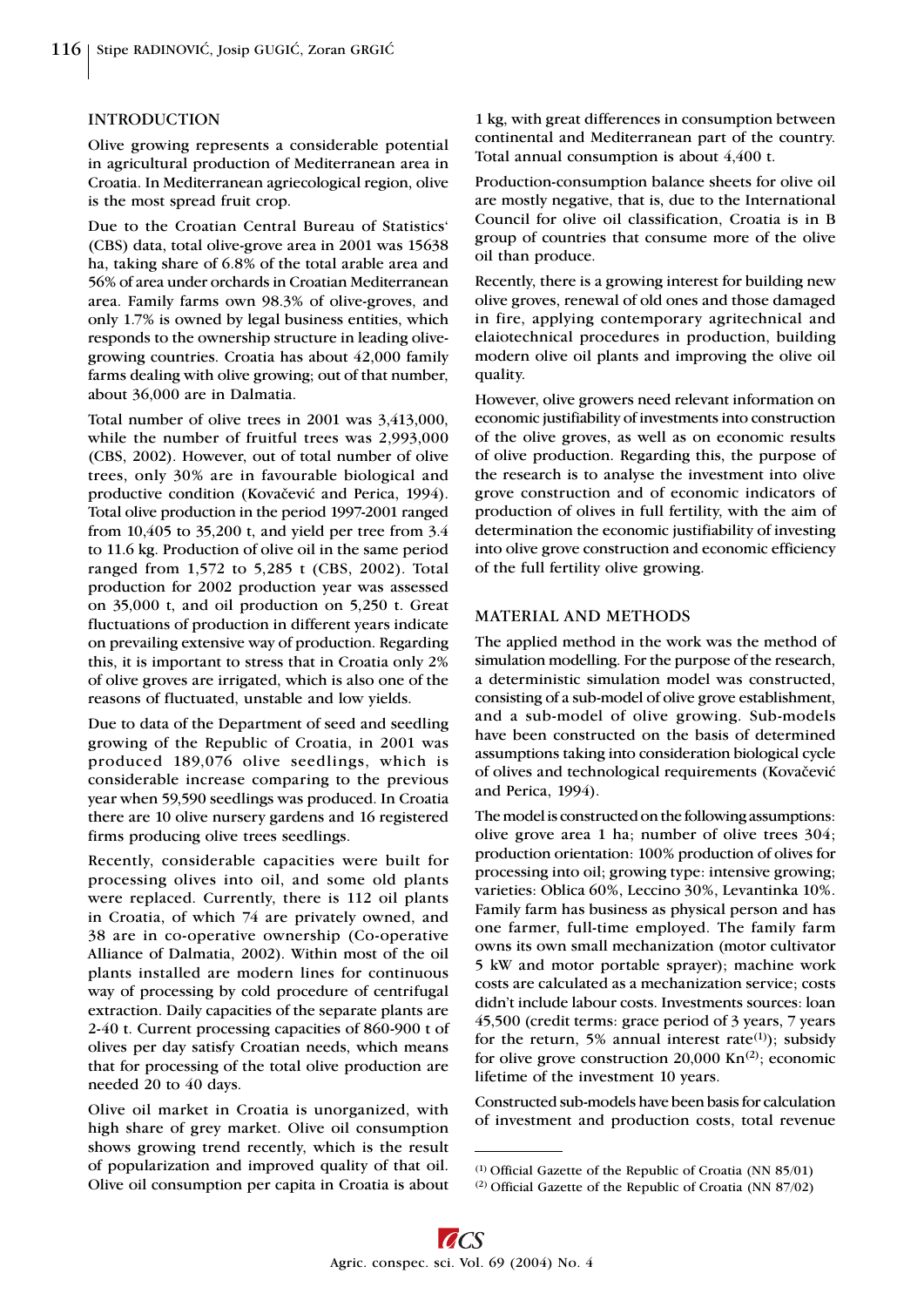and other economic indicators (payback period, net present value, internal rate of return, profit, break even price and break even yield). Estimate of the economic profitability is made by the methods based on the payback period, net present value and internal rate of return on the basis of data from the economic flow.

The payback period is calculated by cumulating of net revenues in the economic flow. The year in which the cumulative of the net revenues is positive for the first time is the year of return of the investment.

Net present value is calculated as follows:

$$
NPV = -I + \Sigma \frac{NR_n}{\left(1 + \frac{p}{100}\right)^n}
$$
 (1)

where NPV is net present value, I – investment costs (costs of olive grove construction), NR – net revenues in the economic flow, p – discount rate and n – year.

Internal rate of return is calculated by the method of interpolation due to the equation:

$$
IRR=A+\left(\frac{(B-A)\times C}{(C-D)}\right) \tag{2}
$$

where IRR is internal rate of return, A – discount rate under which is NPV positive for the last time, B – discount rate under which is NPV negative for the first time, C – NPV under the discount rate A and D – NPV under the discount rate B.

Calculations were made in computer program MS Excel 2000.

Consumption standards (of material, machinery and labour) used in the models are based on relevant technological standards (Mikšić et al., 2001), investment projects' data (Institute for Adriatic Crops, 1985; Radinović et al, 2002) and practical knowledge. Prices of agricultural inputs used in the model represent their average retail prices on domestic market from October 2002 (1 $\varepsilon$  = 7.49 Kn).

#### RESULTS AND DISCUSSION

#### Economic efficiency of the investment into the olive grove construction

The sub-model of the olive grove construction is consisted of the following working operations in the first year: bedding of land for the olive trees planting (cleaning, trenching, ameliorative fertilizing and harrowing), planting (planting plan, seedling preparation, digging the planting holes, manure spreading into the planting holes and planting), cultivation (3 times), protection of olives and installing the irrigation system. In the second and third year, sub-model includes working operations of land cultivation (autumn and spring ploughing,

cultivation), fertilizing the soil (basic dressing and additional), protection and pruning.

Considering the chosen technology of the olive grove construction, the model is applicable on agricultural soils of the first and second cadastral class, that is the first class of olive groves (Kovačević, 1986), where a possibility exists of using large mechanization and irrigation.

Total value of the investment into 1 ha of the olive grove is 65,500 kn (Table 1).

|               | Table 1. Investment costs of 1 hectare of olive grove |  |  |
|---------------|-------------------------------------------------------|--|--|
| establishment |                                                       |  |  |

| Type of costs (kn)       | $1st$ year | $2nd$ year | $3rd$ year | Total  |
|--------------------------|------------|------------|------------|--------|
| Material                 | 17,954     | 1,954      | 2,450      | 22,358 |
| Machine labour           | 7,229      | 1,979      | 1,979      | 11,188 |
| <b>Irrigation</b> system | 22,075     |            |            | 22,075 |
| <b>Fixed costs</b>       | 4,493      | 2,693      | 2,693      | 8,079  |
| Total                    | 51,751     | 6,626      | 7,122      | 65,500 |

Major part of the investment costs is placed in the first year of the olive grove construction, taking share of 79% of the total investment costs. Investment costs in the second and the third year of the olive grove construction make 10% and 11% of the total investment costs respectively, referring to the maintaining the olive grove in the sterile stage.

Material costs of the olive grove construction involves costs of the seedlings, manure, mineral fertilizers (NPK, KAN), poles, ropes, plant protection stuffs (pesticides) and water that make 34.13% of the total investment costs.

Working operations with the mechanization during the process of olive grove construction are: trenching, ploughing and cultivation. Machinery costs include services of the mechanized operations during the olive grove construction and make 17.08% of the total investment costs.

The price of the irrigation system "drop-by-drop" is 22,075 Kn and represents the offer of the specialized company dealing with selling and installing the irrigation equipment. The cost of the purchasing and installing of the system participates with 33.7% in the total investment cost structure and represents considerable cost item in the olive grove construction.

Fixed costs are calculated for the farm of the hypothetical size of 2 ha on which 50% of the area is the olive grove, and 50% of area is under other crop production. Fixed costs in the first three years comprise costs of obligatory taxes and contributions on wages and salaries for health and pension insurance for the full time employed farmer and costs of investment maintenance of own small mechanization. In the first year, the fixed costs also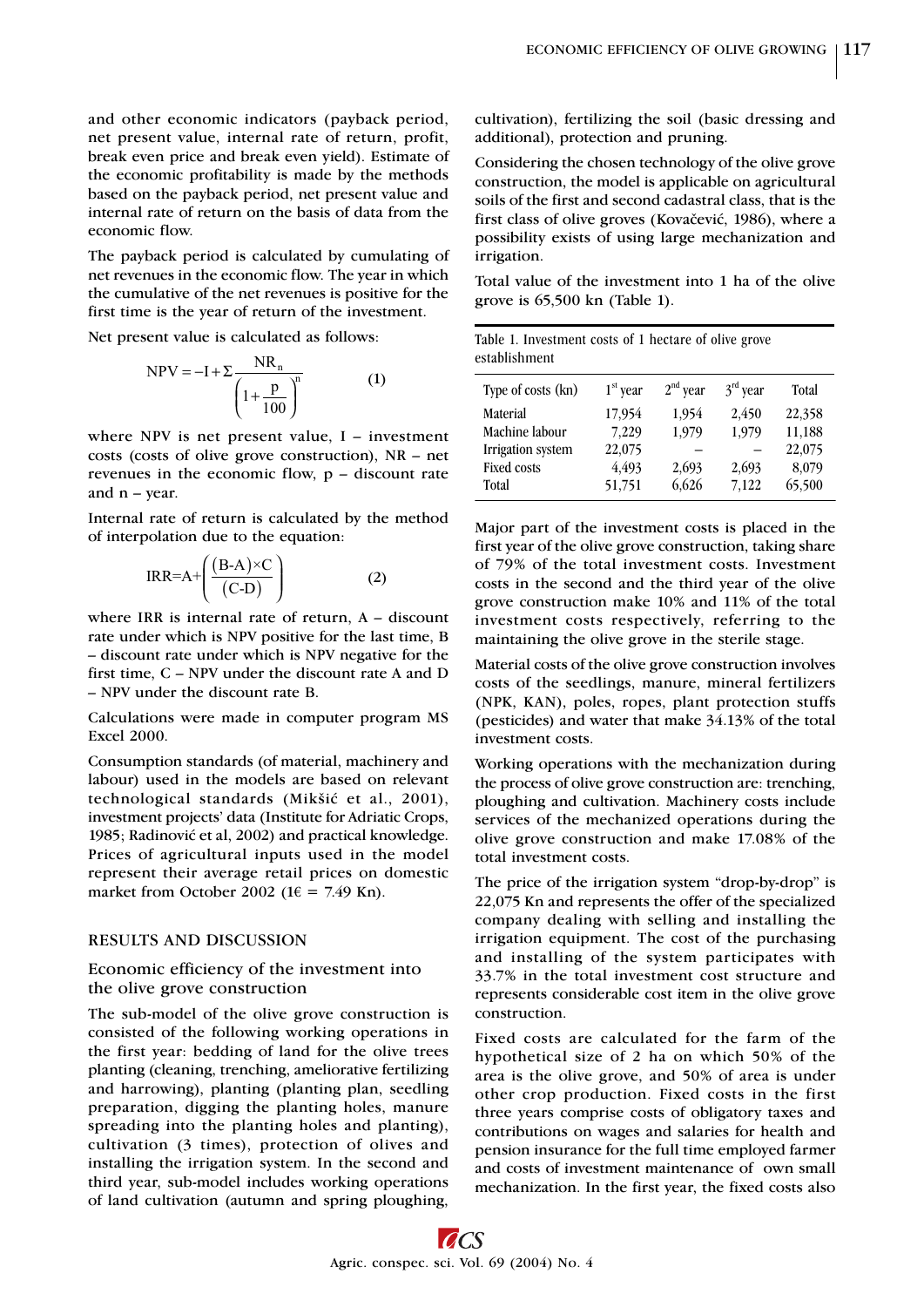| Type of costs (kn) | $4th$ year | 5 <sup>th</sup> year | $6th$ year | $7th$ year | $8th$ , 9 <sup>th</sup> and 10 <sup>th</sup> year |
|--------------------|------------|----------------------|------------|------------|---------------------------------------------------|
| <b>Material</b>    | 4,327      | 5,036                | 6,107      | 6,758      | 7,136                                             |
| Machine labour     | 2,662      | 2,880                | 3,098      | 3,252      | 3,534                                             |
| Reprocessing costs | 547        | 1,368                | 2,709      | 5,472      | 8,208                                             |
| <b>Fixed costs</b> | 11,685     | 11,685               | 11,685     | 11,685     | 11,685                                            |
| Total              | 19,221     | 20,969               | 23,599     | 27,167     | 30,564                                            |

Table 3. Production dynamics and dynamics of total revenue year by year

| Production and total revenue     | 4 <sup>th</sup> year | 5 <sup>th</sup> year | $6th$ year | $7th$ year | $8th$ , 9 <sup>th</sup> and 10 <sup>th</sup> year |
|----------------------------------|----------------------|----------------------|------------|------------|---------------------------------------------------|
| Yield; kg/ha                     | 608                  | 1,520                | 3,010      | 6,080      | 9,120                                             |
| Oil production; $kg/ha^{1}$      | 103                  | 258                  | 517        | 1,034      | 1,550                                             |
| Total revenue, kn/ha             | 4,017                | 14,926               | 25,027     | 45,190     | 65,314                                            |
| Oil revenues <sup>2)</sup>       | 3,605                | 9,030                | 18,095     | 36,190     | 54,250                                            |
| Incentives revenue <sup>3)</sup> | 412                  | 5,896                | 6,932      | 9,000      | 11,064                                            |

1) average utilisation of oil is 17% (data obtained from Agricultural Co-operative of Marina and olive oil mill of the Institute for Adriatic Crops);

2) Purchasing price of oil 35 kn/kg (Co-operative Alliance of Dalmatia 2002);

3) Incentives: 16 kn per tree, 5 years old and older, 4 kn/l of olive oil sold and delivered to the market (N.N. no. 87/02)

comprise costs of the cost estimate preparation (1,500 Kn) and of chemical analysis of the soil (300 Kn). The cost estimate and the certificate on the chemical soil analysis are obligatory documents that physical person has to enclose to the request for credit approval and for realization the right for olive grove construction subsidy.

Depreciation is not accounted in the model, since the family farm works as a physical person not obliged to pay profit tax and income tax, and therefore not under legal obligation to account the depreciation. The olive grove is not insured because the conditions of insurance offered by insurance companies are not favourable for the family farms in olive growing business.

Own work expressed in working hours is 304 h in the first year, 80 h in the second and 90 in the third year. The sub-model of the olive growing includes working operation of the soil tillage (autumn and spring ploughing, cultivation), soil fertilization (basic dressing and additional fertilizing), plant protection, cutting (winter and summer), harvesting (manual), transport of the fruits and handling operations.

The fourth year is considered as the first year of production, and eighth year as the first year of full fertility. The production costs move from 19,221 Kn in the fourth year to 30,564 in the eighth year (Table 2).

In this period, calculation of the fixed costs, together with previously named, include the annual amount of debt servicing of 8,991 Kn. The own work moves from 257 hours in the first production year to 979 hours in the years of full fertility.

Total (gross) revenue is consist of the revenue from oil production and subsidies (Table 3).

The revenue of oil production is calculated by multiplication presumed oil production and purchase price. The purchase price is long term unchanged settled price of just one part of market participants (co-operatives of olive growers and oil producers), and therefore not subjected to the market mechanisms of supply and demand. Since the majority of olive growers sell the olive oil on a "grey market", on considerably higher prices that in some years reach between 40 and 60 Kn per litre, this purchase price can be considered as the minimum selling price.

Accounted investment and production costs, gross revenue and the data on financial sources were the basis for creating the financial and economic flow of the investment. Financial flow is negative in the fourth (-15,213 Kn) and fifth year (-6,043 Kn). Insolvency in these years is caused by paying debt service liabilities, and therefore the investor needs to ensure additional financial means (21,246 Kn) from other sources. The economic flow is negative in the first four years, and positive in other years.

Estimate of the economic profitability is made by the methods based on the payback period, net present value and internal rate of return on the basis of data from the economic flow.

The payback period is eight years, which means that it is within the determined economic flow and consequently the investment is acceptable for realization.

Net present value is positive (931.85 Kn, under the discount rate of 5%), so according to this method the investment is acceptable for the investor.

Internal rate of return is 5.11% and, since is higher than discount rate, the investment is acceptable by this method as well. The value of the internal rate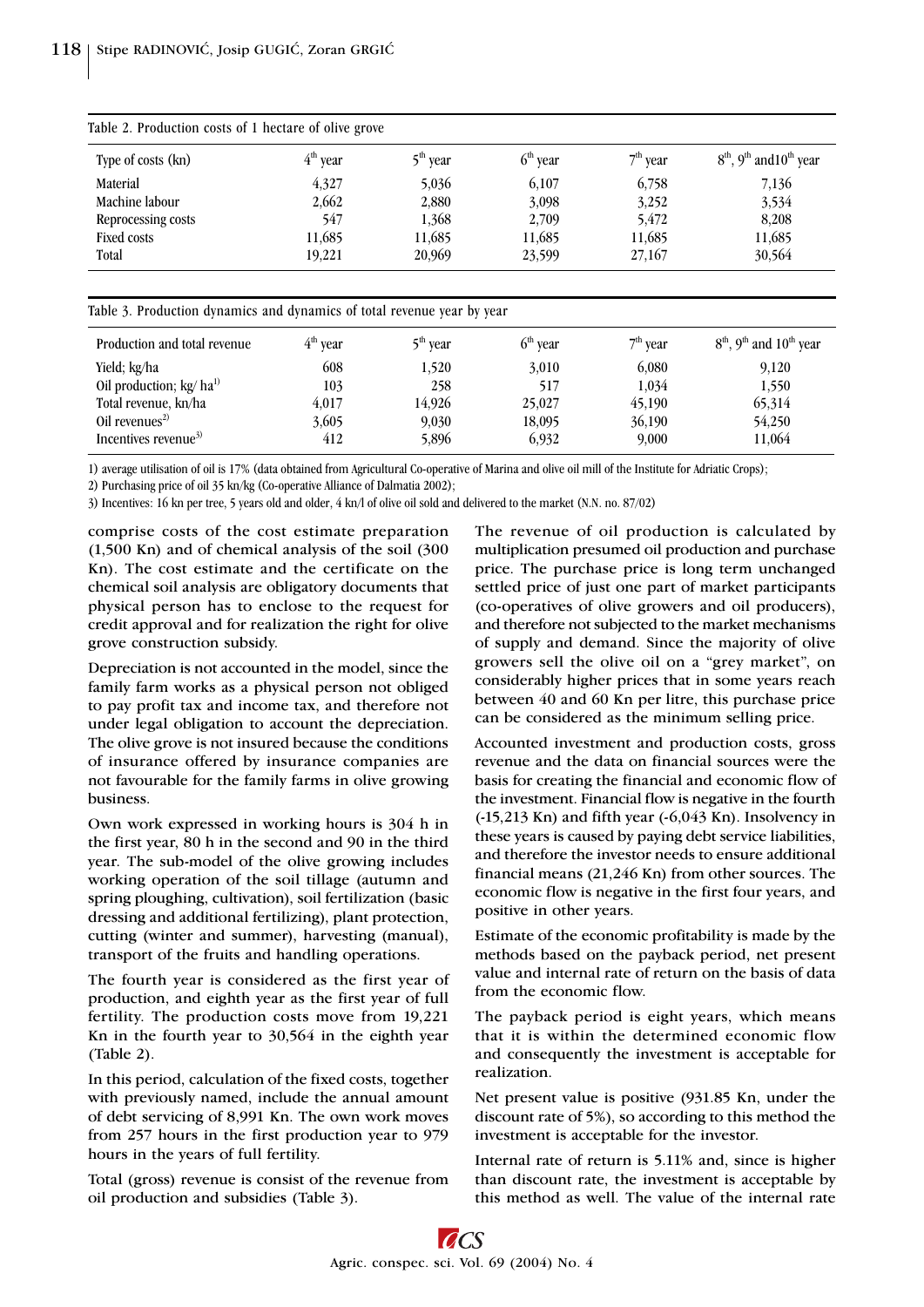of return shows that within the presumed financial sources, the 5% annual interest rate is the maximum level under which the credit could be accepted.

The value of the net present value and of internal rate of return suggest on increased business risk in investing into olive grove predominantly financed by credit means. Under this circumstances, the model is primarily designed for diversified family farms, which are already engaged in olive growing and have intention to invest in its enlargement. Production diversifying and current olive production contribute to a business risk decreasing and overcoming the period of insolvency during the fourth and fifth year.

# Economic efficiency of olive production in the period of full fertility

Revenues and outlays in the 8th year of the economic life represented the basis for calculation of economic indicators of olive production in one year of full fertility. The profit of the model in one year of full fertility is 34,751 Kn (Table 4), and the olive grower has to estimate himself if this compensation for his invested work satisfies his expectations.

The economy coefficient of 2.14 points out on satisfying efficiency. The cost price is 19.72 Kn per kg of oil, and the production quantity of 873 kg of olive oil cover all expenses. The economic indicators analysis shows that olive production in full fertility can be economically sustainable under the presumed realized olive yield of 9120 kg/ha, olive production of 1550 kg/ha and purchase price of 35.00 Kn per kg of oil.

It is necessary to stress that obtained results are valid only under the mentioned presumed circumstances and can serve only as orientation for olive growers in the decision making process on investment and management in olive growing and production.

This model provides simulation of different technological solution under different production extent, and their influence on olive production economics. Ability of performing different analysis with different input units represents the key model value. After detailed farm socioeconomic research, research of natural conditions, and economic characterized investments, model can be applied for assaying different factors of olive production economic efficiency in Croatia.

# **CONCLUSION**

Total value of the investment into construction of 1 ha of olive grove is 65,500 Kn. The cost-efficiency estimate shows that investment into construction of 1 ha of olive grove is economically justified. However, the net present value and internal rate of return point out on increased business risk in the investment into

Table 4. Economic results of olive growing, in full yield (8th year)

| Description                 | Value  |
|-----------------------------|--------|
| A. Total revenue, kn        | 65,314 |
| 1. From oil                 | 54,250 |
| 2. From incentives          | 11,064 |
| B. Total costs, kn          | 30,563 |
| 3. Fixed costs              | 11,685 |
| 4. Variable costs           | 18,878 |
| C. Indicators               |        |
| 5. Gross margin (A-4), kn   | 46,436 |
| 6. Profit (A-B), kn         | 34,751 |
| 7. Cost-effectiveness (A/B) | 2.14   |
| 8. Break even price         | 19.72  |
| (B/amount of oil), kn/kg    |        |
| 9. Break even yield         | 873    |
| $(B/selling price/kg)$ , kg |        |

olive grove construction predominantly financed by credit means. Under such circumstances, the model is primarily designed for diversified family farms already engaged in olive growing and with intention to invest into its enlargement

The olive grove of the size of 1 ha in one year of full fertility reach the profit of 34,751 Kn, and farmer – olive grower has to estimate himself if this is enough to compensate for his invested work.

Constructed deterministic simulation model represents an useful tool that can serve as support for olive growers in their investment decision making process and in olive production management.

# REFERENCES

- Co-operative Alliance of Dalmatia (2002). Conclusions of the meeting of olive and oil co-operatives. Split
- Department of seed and seedling growing of the Republic of Croatia (2002). Izvješæe o proizvodnji sadnica i loznih cijepova (Report on production of seedlings and grape graft). http://www.zsr.hr
- Institute of Adriatic Crops and Carst Reclamation (1985). Investicijski projekt razvoja proizvodnje i prerade maslina. (Investment project of olive production and processing development). Split
- Kovačević I. (1986). Klasifikacija naših maslinika. (Classification of our olive groves). Agronomski glasnik 5-6: 91-102
- Kovačević I., Perica S. (1994). Suvremeno maslinarstvo (Modern olive growing). Avium, Split
- Mikšić M., Murgić N., Borbaš T., Črep R., Kantoci N., Antonina D., Hrgović S. (2001). Katalog kalkulacija pokrića varijabilnih troškova. (Catalogue of gross margin calculations). Hrvatski zavod za poljoprivrednu savjetodavnu službu (Croatian Agricultural Extension Service). Zagreb
- Pravilnik o uvjetima i naèinu korištenja sredstava za kreditiranje razvitka i obnove poljoprivrede (Regulation on conditions and ways of using credit means for agricultural development and renewal), Narodne novine br. 85/2001.